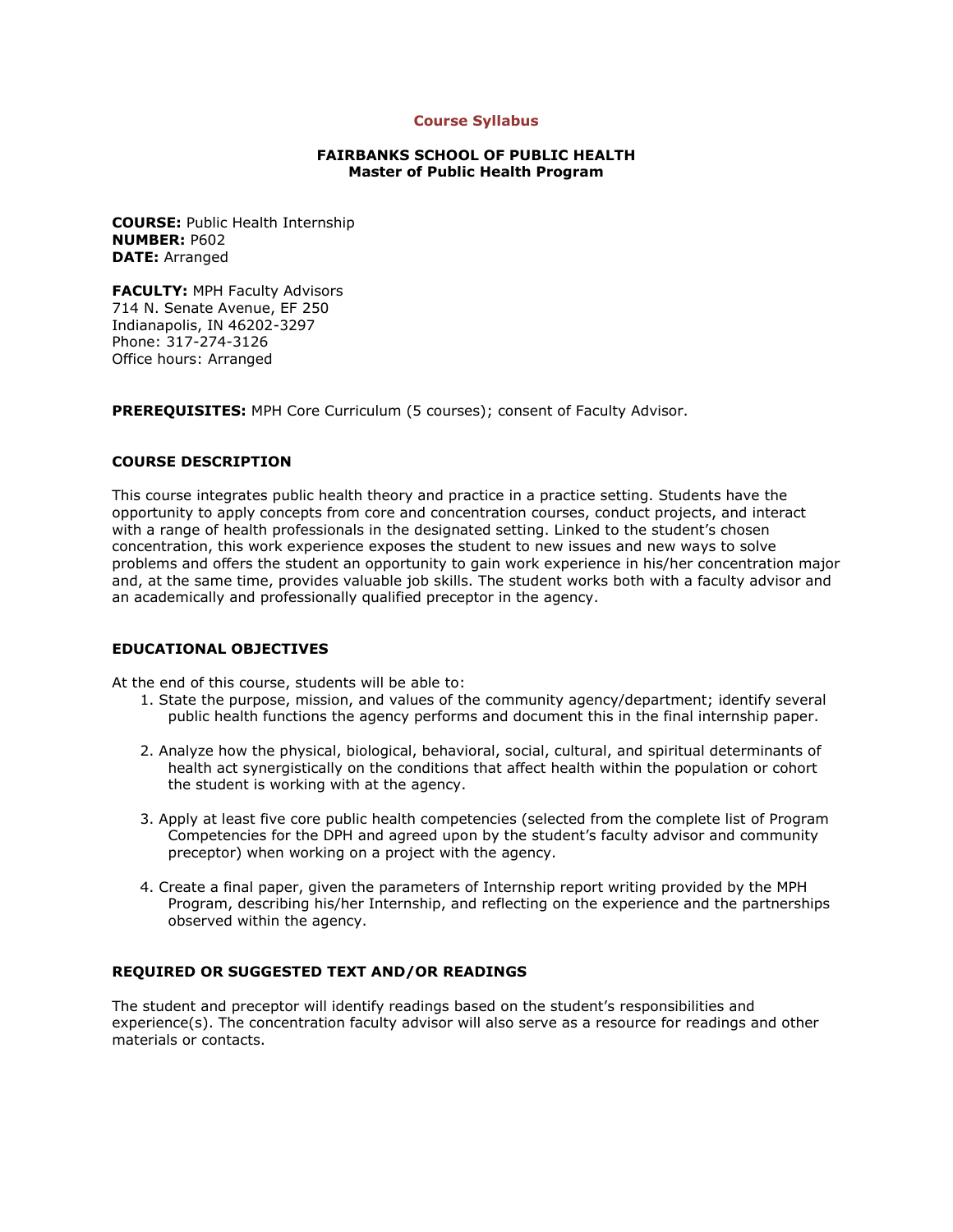## **EVALUATION AND GRADING SCALE**

The student will be responsible for the following:

1. A 2-page monthly progress report to be filled out in its entirety and sent electronically on the  $15<sup>th</sup>$ of every month during the Internship.

- The first page should be submitted to the Manager of Community and Student Affairs [\(suehanco@iupui.edu\)](mailto:suehanco@iupui.edu) and the agency preceptor.
- The second page is sent **only** to the Manager of Student and Community Affairs. This page provides the student an opportunity to write about challenges or concerns regarding the Internship and to make any other comments for their faculty advisor.

2. A mid-semester and final evaluation form should be submitted to the MPH Manager of Student and Community Affairs by the preceptor. The form may be sent electronically to [suehanco@iupui.edu.](mailto:suehanco@iupui.edu) It is the student's responsibility to ask the preceptor to send these documents.

3. The student will also write a 10 - 15 page final report summarizing and reflecting upon the Internship experience. Other work products may also be appropriate depending on the nature of the student's work during the Internship. The final report is due to the manager of Student and Community Affairs [\(suehanco@iupui.edu\)](mailto:suehanco@iupui.edu) at the end of the Internship.

The type of report depends on the activities of the Internship as stated in the Agreement. For example, "final reports" may be descriptions of the entire internship experience, articles submitted for publication, or proposals for agencies. Regardless of the format of the final report, it should:

- Discuss the usefulness of the Internship, the contributions the student made to the agency, and the Internship's impact on his/her planned career.
- Relate the activities to academic course work. Was the student well prepared for the work that the Internship required?
- Evaluate the Internship, including its structure, the nature of the activities, opportunities for learning new skills and observing new approaches, positive and negative experiences, and the student's assessment of overall value of the Internship.

4. The student should complete the confidential Internship Course and Preceptor Evaluation and hand in with the Internship paper.

5. The student will be assigned a Satisfactory/Unsatisfactory grade based on the submission of his/her progress and final reports as well as on midterm and final evaluations completed by the student's agency preceptor.

#### **GUIDELINES**

The student initiates planning for the Internship with the faculty advisor and Manager of Student and Community Affairs at least 2 - 3 months before the semester of enrollment. The student may either propose a location and project or ask for recommendations from the Department. Final responsibility for securing an Internship placement rests with the student.

The student's Internship site should be an agency other than the department or division in which the student is currently employed. If the student selects his/her current place of employment as the site, the Internship activities must be *different* from his/her usual work and conducted on the student's own time. The preceptor must be someone other than the student's supervisor and outside of the division's chain of command. The specific work tasks and projects must be directly related to the student's concentration and be approved by the faculty advisor in consultation with the designated preceptor at the sponsoring agency.